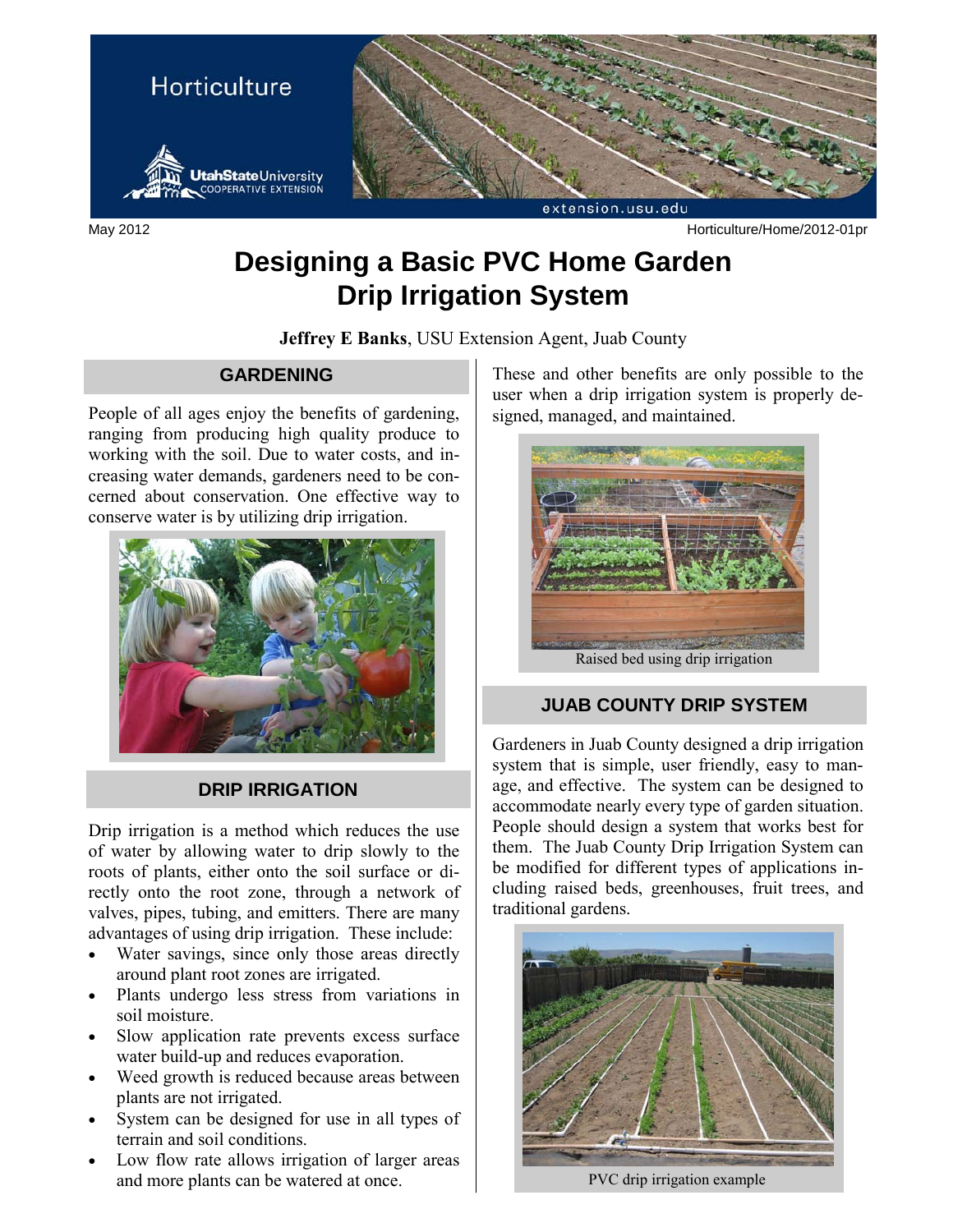#### **SYSTEM DESIGN**

The system uses  $\frac{1}{2}$ ,  $\frac{3}{4}$ , or 1 inch PVC pipe, fittings, and manual valves. Depending on care, life expectancy of the materials is 10 to 12 years. All lines and fittings, before the manual valves, are glued to handle high water pressure. Lateral lines are not glued to make the system flexible in row placement. Lateral lines can be changed and moved quite easily depending on the type of plants grown.



Main distribution lines are glued, lateral lines are not glued

#### **VALVES, WATER OUTPUT, PLUGS, AND END CAPS**

One problem gardeners experience with their irrigation system is controlling flow rate and high water pressure. With this system, manual ball valves are used to control flow rate and assist in reducing pressure. The number of lateral lines that can be used with this system will vary a great deal. It will depend on several factors including the irrigation source flow rate and pressure, length of main and lateral lines, and the desired per hole water output. As gardeners use this system, they will learn how to manage their system to maximize water output.



Plugs are used to eliminate water flow in nonirrigated row areas. End caps are used on the end of each lateral line to force the water through irrigation holes. The caps are not glued for the ease of cleaning the system.



Plugs are used to eliminate watering non-irrigated rows



End caps are not glued for ease of cleaning the system

#### **HOLE SIZE AND SPACING**

Hole size is one of the keys to the success of the system. A 1/16 inch hole is the desired size. It is large enough to let soil particles pass through, but small enough for correct flow rate. To drill the holes in the lateral lines, the following equipment is needed: drill, tape measure, marking pen, and 1/16 inch drill bit. For convenience when drilling holes, place the pipe on some type of stand, such as tables placed end to end.



Page 2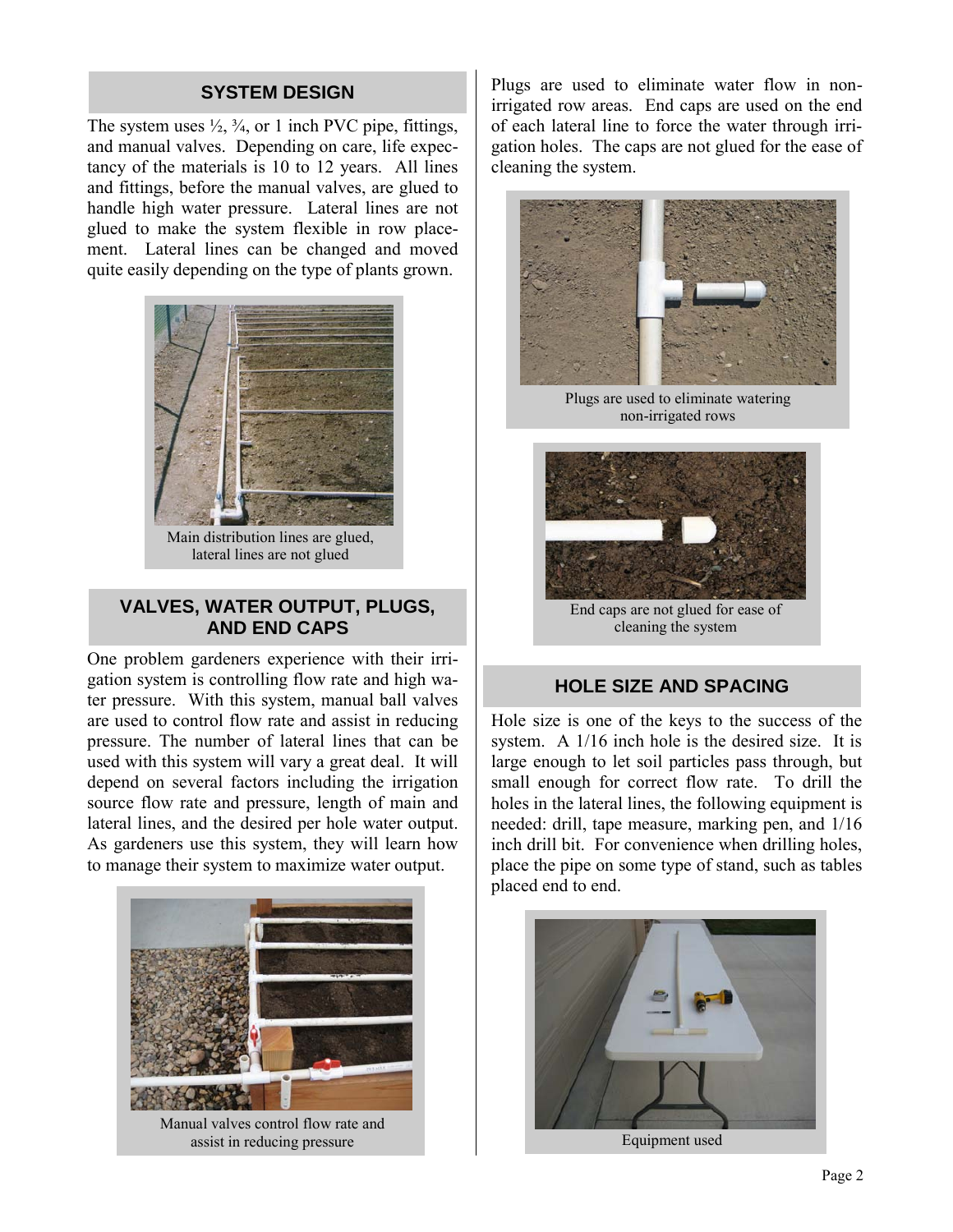Lateral irrigation lines and individual hole spacing will depend on the users garden plan for the current year. For plants such as corn, carrots, and peas, the holes are spaced every 6 inches. For plants such as watermelons, tomatoes, and pumpkins, the holes are spaced in groups of three, 2 to 3 inches apart. The spacing for each plant group can vary between 3 and 5 feet. This will depend on the suggested plant spacing requirements.



For corn, beans, etc., 1/16 inch hole drilled every 6 inches



For squash, tomatoes, etc., 3-1/16 inch holes drilled 2-3 inches apart and every 3 to 5 feet

## **NUTRIENT REQUIREMENTS**

One of the essential elements of a successful garden is being able to meet the nutrient requirements of the plants during the season. The first step in creating fertile garden soil is to determine current nutrient needs. Soil testing information is available at your local Extension office. There are different types of fertilizers available to the home gardener. These include both chemical and organic fertilizers. There are also different methods of applying fertilizers including injectors, foliar feeding, side dressing, banding, and broadcasting. The Juab County Drip Irrigation System can be used with most application methods, but the best results will be achieved by using some type of injector. Injectors can use either dry or liquid water-soluble fertilizer. By using an injector with this drip system, a gardener can control the quantity of fertilizer applied to meet the nutrient requirements of the different plants.



#### **BEGINNING OF SEASON**

Before planting, the entire system should be laid out and tested, which involves flushing out the main line and laterals with water, end caps removed. Next, install all end caps, and with the holes facing up, turn on the water and clean out any plugged hole with a piece of wire. After testing the system, the holes can be turned up or down. For lateral lines with holes facing up, drill a drainage hole on the bottom every 2 to 3 feet.



For the best results in using this system, the ground should be level. To compensate for non-level ground, using items like leveling stakes installed at different heights and intervals will help make the lateral lines as level as possible.



Leveling stake